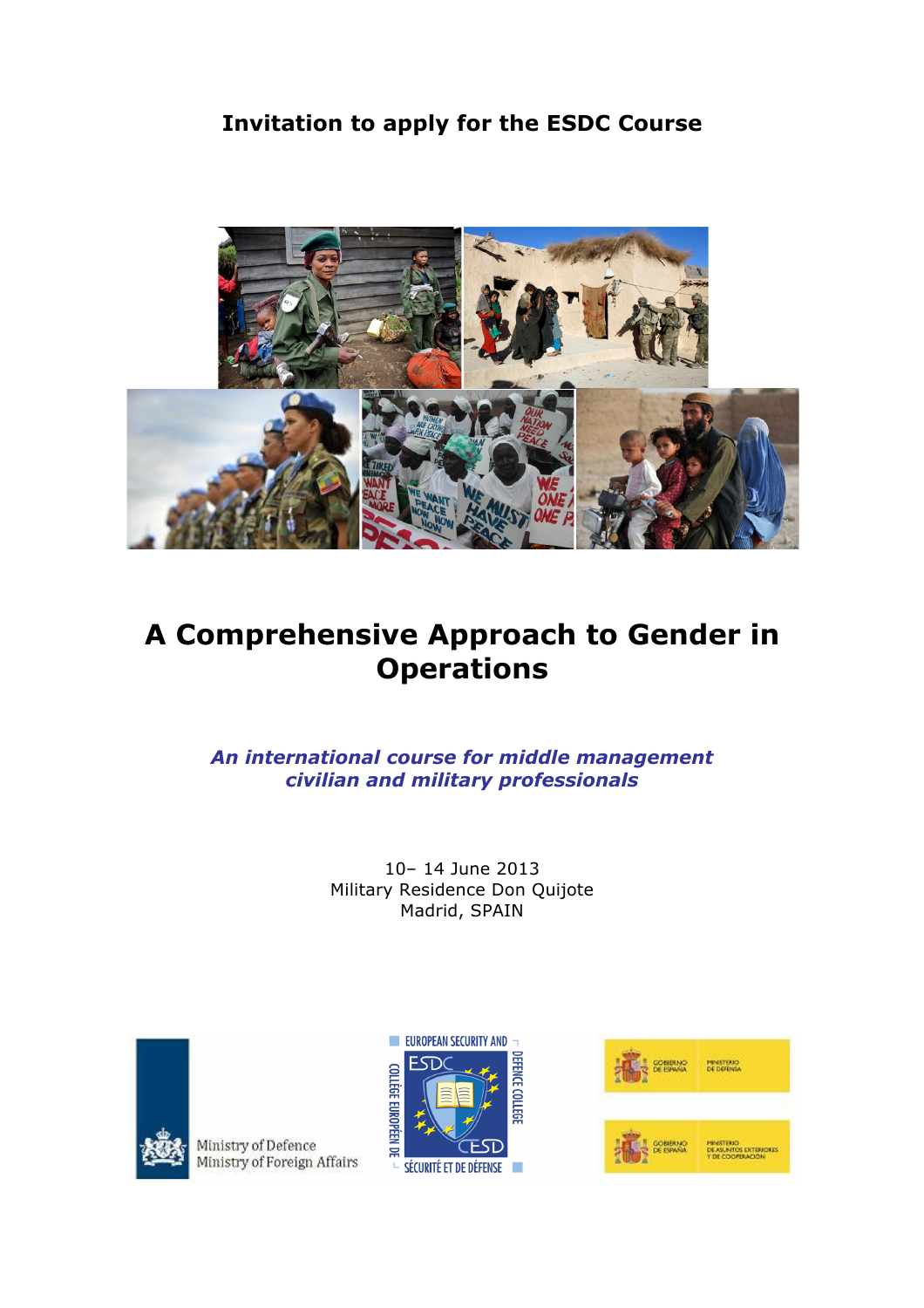## **Background**

Due to complexity of current operations, there is an increasing awareness of the need for both military and civilian personnel to be equipped with practical means to interact with local women and men. Men and women experience conflict and security differently. Consequently, their perspectives on conflict resolution and peacebuilding also vary. We need to listen and respond to both perspectives. Not just because it is the right thing to do, but because it makes our operations more effective and sustainable. Actively engaging women and men on equal grounds, within our own missions and institutions as well as in rebuilding post-conflict societies, is a matter of operational effectiveness. This implies changes in the way we plan and implement our operations, which is precisely what "A *Comprehensive Approach to Gender in Operations*" envisions to accomplish.

This is a certified course under the responsibility of the European Security and Defense College (ESDC).

> In 2013, the course will be held on the following dates: **10 – 14 June Military Residence "Don Quijote", Madrid, SPAIN 18 – 22 November Navy Establishment, Amsterdam, the Netherlands**

This innovative international course, a result of collaboration between the Spanish and Dutch Ministries of Foreign Affairs and Defence, responds to these demands by providing participants with applicable knowledge and skills needed to face these new challenges.

The one week (5 days) course is based on the comprehensive approach to integrated missions and crisis management, and builds on synergies between defence, diplomacy and development with regards to gender and human rights aspects.

## **Aim**

The course aims to increase operational effectiveness by equipping students with the necessary knowledge and skills to effectively operationalise a gender perspective in CSDP and international missions and operations.

## **Learning Objectives**

*At the end of the course the participant should be able to:* 

- Explain the basic gender concepts and how attitudes and behaviour towards gender may impact one's own understanding, analysis and strategic leadership in operations;
- Understand the concept and aims of the Comprehensive Approach
- Describe how the gender perspective and the comprehensive approach complement each other
- Recognize the main international legal framework related to gender
- Understand the technical and political aspects of gender in Security Sector Reform (SSR) and Demobilization, Disarmament and Reintegration (DDR)
- Have a better understanding of the challenges and dilemmas facing military and civilian decision-makers in the field with regard to the protection of civilians and sexual violence, and what is required to address these matters;
- Recognize the different impact of conflicts on men and women, as well as opportunities and challenges for women to participate equally in conflict resolution, crisis management and reconstruction, and to translate this to operational planning and implementation.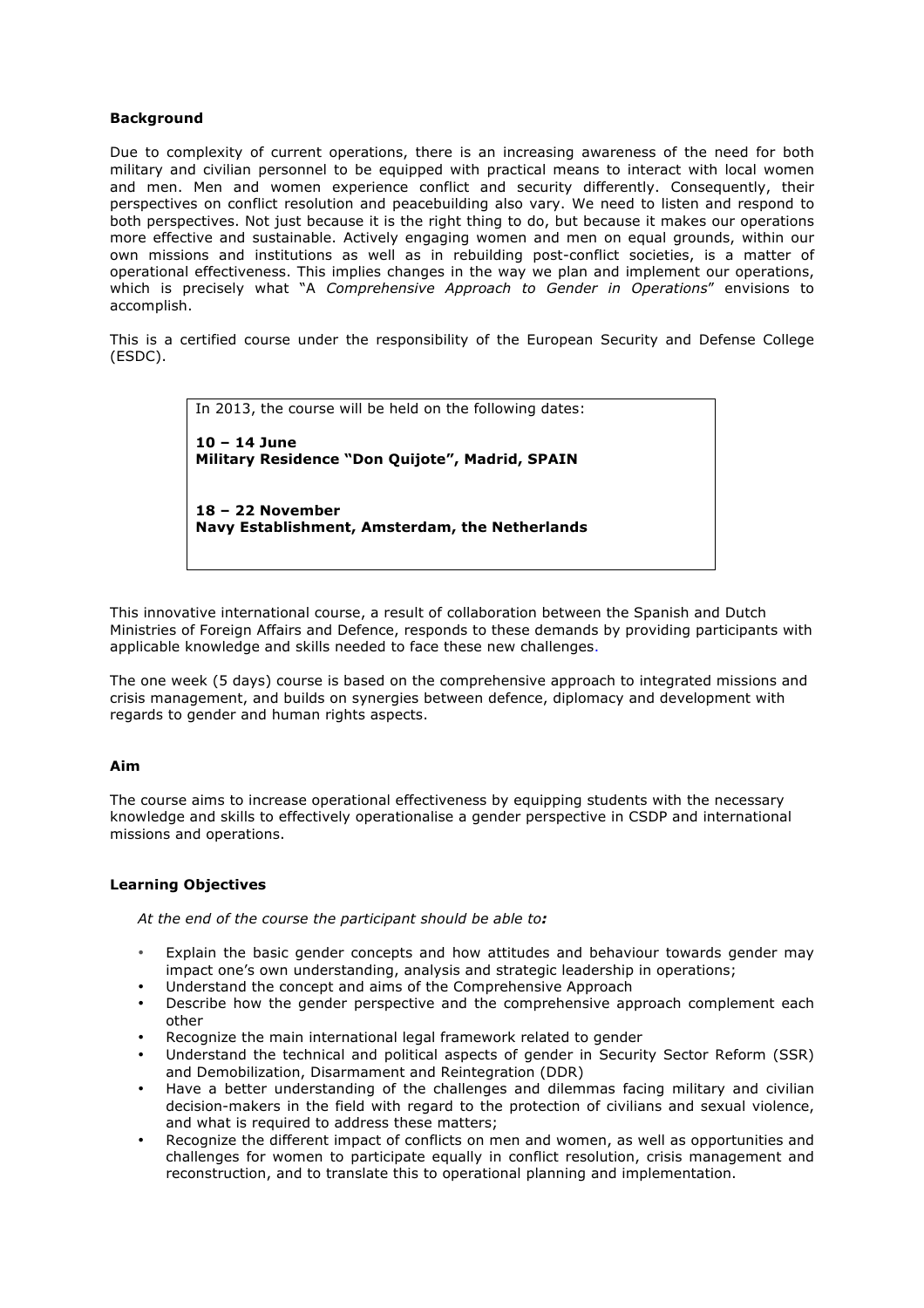## *At the end of the course the participant should be ready to:*

- Explain the significance of UN Security Council Resolution 1325 and related UNSC Resolutions to operational mandates of CSDP, UN and NATO missions;
- Identify entry-points and arguments for incorporating in the plan for a mission or operation including SSR or DDR processes.
- Promote the necessity to distinct the diverse security needs and perspectives of the local male and female population in a mission area as a essential element for increasing operational effectiveness and improving the overall security situation.
- Act effectively in a mixed working environment consisting of military, police and civilians.

# **Target Audience**

The course is primarily aimed at **middle management** military officials, civilians including police, and diplomats from EU Member States and EU Institutions and relevant Agencies, who are assigned or interested to participate in (future) CSDP, NATO or UN missions or operations, or who are to be assigned to a position in a fragile state. Students from interested third countries or multilateral organizations may also participate in the course.

*No security clearance is required, as all materials used in the lectures will be unclassified.*

# **Training & Language**

- The language regime of the CSDP will apply, i.e. the working languages are English and French and no translation will be provided. Participants should meet the Common European Framework of Reference for Languages (CEFR) Level B2 or NATO STANAG 6001 3-3-3-3.
- All lectures will be performed indoors, both plenary lectures as syndicate sessions
- Previous to the course, students will complete an online preparatory module via ESDC International Distance Learning (IDL).
- A course evaluation will be carried out to assess the quality of the course. After 6 months a second evaluation will be carried out to assess the applicability of the course.
- Students will receive a certificate upon completion of the course.

## **Duration**

The total course duration is of 5 days.

## **Methodology**

Topics are examined through Internet Distance Learning (IDL), lectures, plenary discussions, exercise and working groups. Each participant will be encouraged to take an active role and sharing of experiences and exchange of expertise among the participants will be encouraged throughout the course.

Reading material for individual study and a mandatory online module "*An introduction to gendersensitive peacekeeping operations*" are provided in advance of the course in order to assure a common basic level of knowledge. Syndicates and group discussions shall be used to deepen the understanding of certain areas.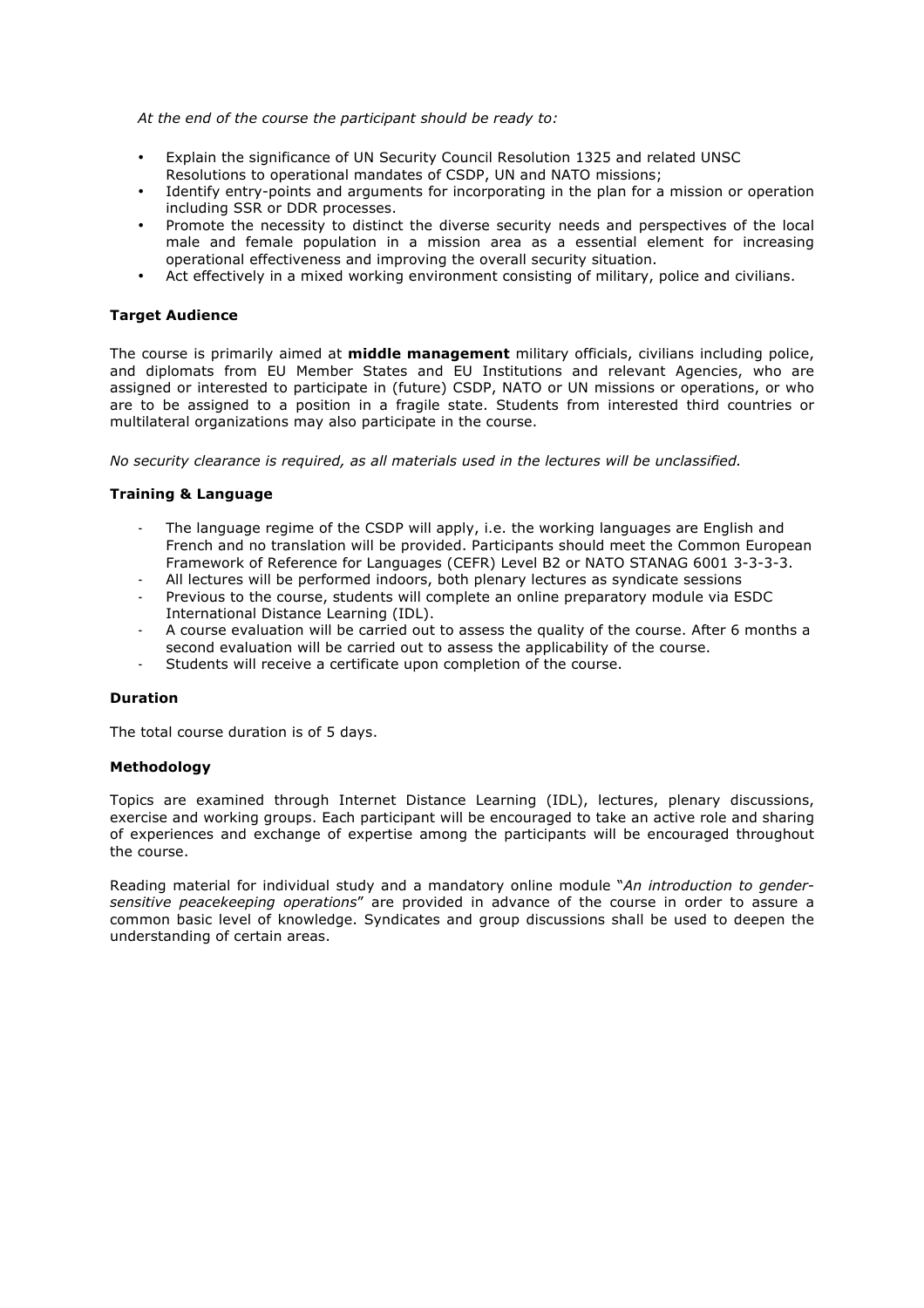## **Course Contents**

#### **Theme 1: Concepts and Context**

- Key gender concepts
- Comprehensive Approach in international missions
- Legal Framework on gender in missions and operations

## **Theme 3: Gender in SSR and DDR processes**

- Gender and Security Sector Reform (SSR)
- Gender and Demobilisation, Disarmament and Reintegration (DDR)

## **Theme 4: Gender in the planning process**

- When to incorporate gender in the planning process
- How to incorporate gender in the planning process

# **Theme 5: Conflict- related sexual violence**

- Addressing sexual violence in missions and international operations
- Protection of civilians (PoC) and the responsibility to protect (RtoP)

## **Theme 6: A comprehensive approach to gender in operations**

- Diverse perspectives on the security situation in Afghanistan
- Incorporating a gender perspective in elections and basic education

#### **Application & Selection**

Application forms should be sent no later than 15 May 2013. Prospective participants should seek approval through the regular authorizing mechanisms relevant to the respective ministries or organizations. The application form is to be signed both by the participant and the authorizing officer.

#### *No course fee is charged*.

Applications meeting the following profile will be considered for admittance:

Military: Captain up to colonel

Civilian: Officials from Ministries of Foreign Affairs, Defence, Interior Affairs, EU institutes and multilateral organizations who are to be assigned to operations, to fragile states or relevant embassies/permanent missions/departments, or to participate in short missions/expert pools.

*Nominations received after the deadline will only be considered if space is available.* 

All applications will receive a confirmation of receipt. Letters of admission will be sent prior to the course.